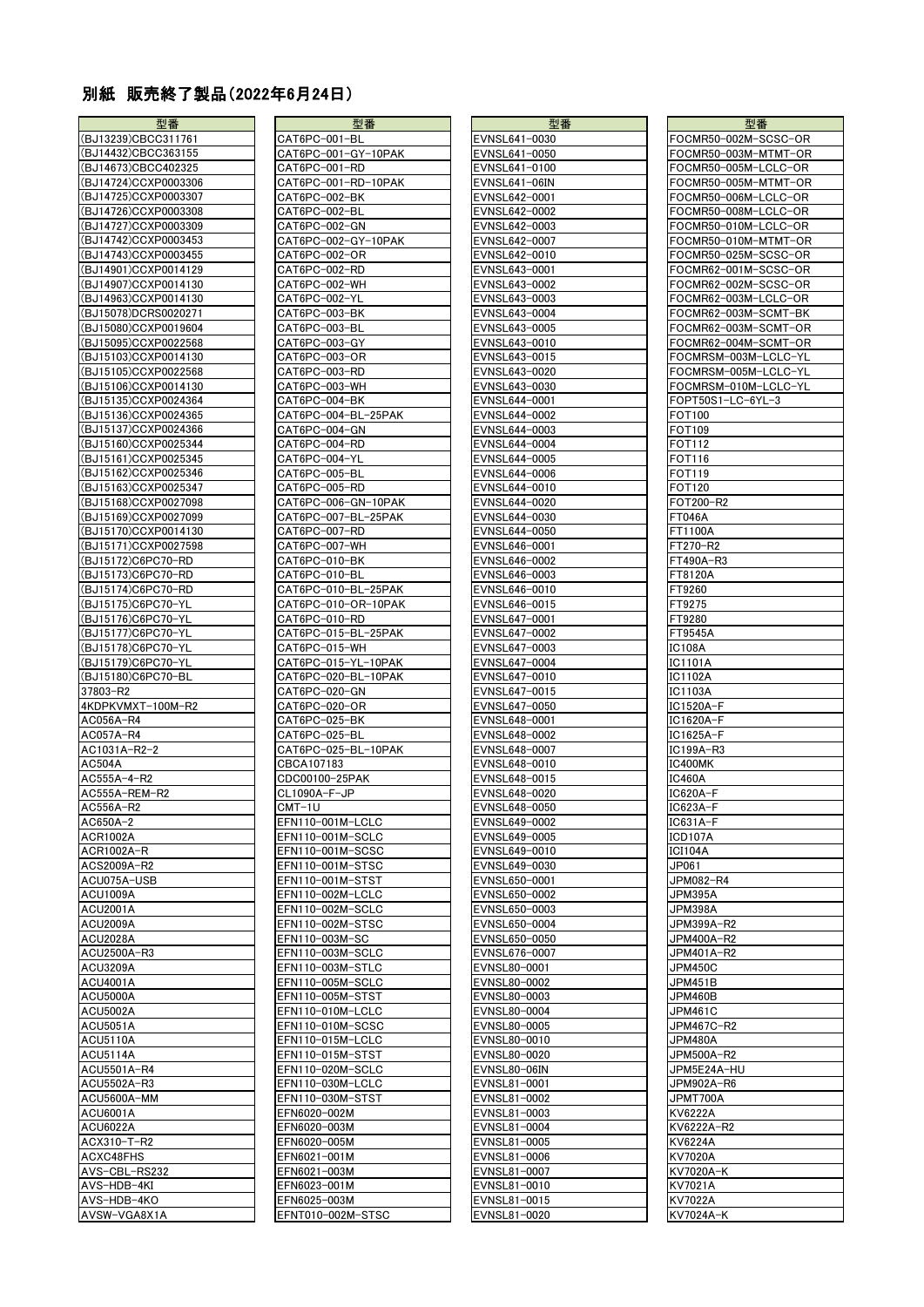| AVU5001A                                |
|-----------------------------------------|
| AVU5004A                                |
| <b>AVU5020A</b>                         |
| AVU5111A-R2                             |
| AVX-DVI-FO-MINI-RX                      |
| AVX-DVI-FO-SP4                          |
| B1BJ10637-0015M-MM<br>B1BJ10637-003M-MF |
| B1BJ10637-005M-MF                       |
| B1BJ10637-010M-MF                       |
| B1BJ10637-015M-MF                       |
| B1BJ10637-020M-MM                       |
| BBJ-SUN(DCE)BM-003M                     |
| BBJ-SUN(DCE)BM-005M                     |
| BBJ-SUN(DCE)HM-003M                     |
| BBJ-SUN(DTE)HM-003M                     |
| <b>BXAMGR</b>                           |
| C5EEZUP-25PAK                           |
| C5E-MP-U-100PAK<br>C5EPC70-BL-03        |
| C5EPC70-BL-10                           |
| C5S-R-SB-SLD-BL-0005                    |
| C5S-R-SB-SLD-BL-0010                    |
| C6AMP70-24                              |
| C6APC28-BL-07                           |
| C6APC28-GY-07                           |
| C6APC28-GY-10                           |
| C6APC28-RD-15                           |
| C6APC80S-BL-05                          |
| C6EZ-BOOT-CL                            |
| C6EZUP-25PAK                            |
| C6PC28-BK-01<br>C6PC28-BK-10            |
| C6PC28-BL-01                            |
| C6PC28-BL-02                            |
| C6PC28-BL-03                            |
| C6PC28-BL-<br>-04                       |
| C6PC28-BL-05                            |
| C6PC28-BL-07                            |
| C6PC28-BL-10                            |
| C6PC28-BL-12                            |
| C6PC28-<br>-BL-20                       |
| C6PC28-GN-10                            |
| C6PC28-GY-03<br>C6PC28-GY-10            |
| C6PC28-RD-01                            |
| C6PC28-RD-10                            |
| C6PC28-RD-20                            |
| C6PC28-WH-03                            |
| C6PC28-WH-04                            |
| C6PC28-<br>-WH-10                       |
| C6PC28-<br>-YL-<br>10٠                  |
| C6PC70-BK-<br>-01                       |
| C6PC70-BK-<br>-03                       |
| C6PC70-BK-04<br>C6PC70-<br>-BK-07       |
| C6PC70<br>·BK·<br>100-                  |
| C6PC70<br>·BK·<br>15∙                   |
| C6PC70-BL-05                            |
| C6PC70-<br>-BL·<br>-07                  |
| C6PC70-BL-10                            |
| C6PC70-BL<br>-100                       |
| C6PC70-BL-<br>-15                       |
| C6PC70-BL-<br>-20                       |
| $-25$<br>C6PC70-<br>-BL·                |
| C6PC70-BL<br>-30                        |
| C6PC70<br>·BL·<br>-50                   |
| C6PC70-GN-09M<br>C6PC70-GN-10           |
| C6PC70-GN-50                            |
|                                         |
| C6PC70-<br>-GY-<br>-06                  |
| C6PC70-<br>۵Y-<br>-10                   |
| C6PC70-OR-<br>-10                       |
| C6PC70-<br>-OR-<br>-20                  |
| C6PC70-RD-03                            |
| C6PC70-RD-<br>-07<br>C6PC70-RD-10       |

| AVU5001A             | EHN408-0030      | EVNSL81-0100    | <b>KV9004A</b>   |
|----------------------|------------------|-----------------|------------------|
| <b>AVU5004A</b>      | EHN429-0006      | EVNSL82-0003    | KV9104A          |
| <b>AVU5020A</b>      | EHN485-0010      | EVNSL82-0007    | KV9108A          |
| AVU5111A-R2          | EHN7002021-0006  | EVNSL82-0010    | KVT100A          |
| AVX-DVI-FO-MINI-RX   | EHN70023-0009    | EVNSL82-0020    | KVT417A-8UV-R2   |
|                      |                  |                 |                  |
| AVX-DVI-FO-SP4       | EJ110-0005       | EVNSL83-0001    | LB300A-RACK      |
| B1BJ10637-0015M-MM   | EJ110-0010       | EVNSL83-0003    | LB410A-KIT       |
| B1BJ10637-003M-MF    | EJ110-0020       | EVNSL83-0007    | LBDINBRKT        |
| B1BJ10637-005M-MF    | EJ110-0030       | EVNSL83-0020    | LBH100AE-P-SSC   |
| B1BJ10637-010M-MF    | EJ111-0010       | EVNSL84-0001    | LBH100A-HD-SC-24 |
| B1BJ10637-015M-MF    | EMD2000-PSU      | EVNSL84-0003    | LBH100A-H-SC     |
| B1BJ10637-020M-MM    | EPXR07-R2        | EVNSL84-0005    | LBH100A-H-SC-12  |
| BBJ-SUN(DCE)BM-003M  | EVCRB80-0003     | EVNSL84-0010    | LBH100A-H-SC-24  |
|                      |                  |                 |                  |
| BBJ-SUN(DCE)BM-005M  | EVCRB80-0006     | EVNSL84-0020    | LBH100A-H-ST-24  |
| BBJ-SUN(DCE)HM-003M  | EVCRB81-0003     | EVNSL84-0050    | LBH101A-H        |
| BBJ-SUN(DTE)HM-003M  | EVCRB81-0007     | EVNSL85-0001    | LBH101A-H-24     |
| <b>BXAMGR</b>        | EVCRB82-0003     | EVNSL85-0003    | LBH101A-P        |
| C5EEZUP-25PAK        | EVCRB82-0006     | EVNSL87-0003    | LBH110A-H-ST     |
| C5E-MP-U-100PAK      | EVCRB82-0020     | EVNSL87-0004    | LBH120A-H        |
| C5EPC70-BL-03        | EVCRB83-0001     | EVNSL87-0005    | LBH120A-H-ST     |
| C5EPC70-BL-10        | EVCRB83-0003     | EVNSL87-0010    | LBH2001A-H-LX-24 |
|                      |                  | EVNSL87-0020    |                  |
| C5S-R-SB-SLD-BL-0005 | EVCRB83-0006     |                 | LBH2001A-P-SC    |
| C5S-R-SB-SLD-BL-0010 | EVCRB83-0007     | EVNSL87-06IN    | LBH600A-H        |
| C6AMP70-24           | EVCRB83-0010     | EVNSL88-0001    | LBMC300-MMSC     |
| C6APC28-BL-07        | EVCRB83-0020     | EVNSL88-0003    | LBS008A          |
| C6APC28-GY-07        | EVCRB84-0003     | EVNSL88-0004    | LGB304A          |
| C6APC28-GY-10        | EVCRB84-0020     | EVNSL88-0010    | LGB5052A         |
| C6APC28-RD-15        | EVCRB85-0001     | EVNSL88-0020    | LGB5510A         |
| C6APC80S-BL-05       | EVCRB90-0003     | EVNSL89-0003    | LGB708A-R3       |
|                      |                  |                 |                  |
| C6EZ-BOOT-CL         | EVCRB90-0006     | EVNSL89-0010    | LGC121A-R2       |
| C6EZUP-25PAK         | EVHDMI01T-002M   | EVNSL89-0020    | LGC125A-R2       |
| C6PC28-BK-01         | EVHDMI01T-003M   | EVNSL90-0003    | LGC126A-R2       |
| C6PC28-BK-10         | EVMK8-020M-MF    | EVNSL90-0004    | LGC126A-R3       |
| C6PC28-BL-01         | EVMK8-030M-MF    | EVNSL90-0005    | LGC135A          |
| C6PC28-BL-02         | EVNDPDVI-0015-MM | EVNSL90-0006    | LGC321A-R2       |
| C6PC28-BL-03         | EVNDPDVI-MF-R3   | EVNSL90-0007    | <b>LGC5500A</b>  |
| C6PC28-BL-04         | EVNDPHDMI-MF-R3  | EVNSL90-0010    | LGH008A          |
|                      |                  |                 |                  |
| C6PC28-BL-05         | EVNDPVGA-MF-R3   | EVNSL90-0015    | LHC001A-R4       |
| C6PC28-BL-07         | EVNDVI01-0010    | EVNSL90-0020    | LHC002A-R4       |
| C6PC28-BL-10         | EVNMDP-DVI       | EYNJ850MS-002M  | LHC006A-R4       |
| C6PC28-BL-12         | EVNPS03-001M-MM  | EYNJ851M-0005M  | LHC008A-R3       |
| C6PC28-BL-20         | EVNPS03-002M-MM  | EYNJ851MS-0005M | LHC009A-R3       |
| C6PC28-GN-10         | EVNPS03-003M-MM  | EYNJ851MS-001M  | LHC013A-R3       |
| C6PC28-GY-03         | EVNPS03-005M-MM  | EYNJ851MS-002M  | LHC014A-R3       |
| C6PC28-GY-10         | EVNPS03-006M-MF  | EYNJ851MS-003M  | LHC015A-R3       |
| C6PC28-RD-01         | EVNPS03-015M-MF  | EYNJ851MS-015M  | LHC021A          |
|                      |                  | EYNJ851MS-020M  |                  |
| C6PC28-RD-10         | EVNPS06-0003-MM  |                 | LHC040A-R3       |
| C6PC28-RD-20         | EVNPS06-0005-MM  | EYNJ851MS-026M  | LIC022A-R2       |
| C6PC28-WH-03         | EVNPS06-0020-MM  | EYNJ851MS-030M  | LIC023A-R2       |
| C6PC28-WH-04         | EVNSL0172BK-0001 | EYNJ851MS-050M  | LIC025A-R2       |
| C6PC28-WH-10         | EVNSL0172BK-0002 | EYNJ851MS-052M  | LMC100A-R3       |
| C6PC28-YL-10         | EVNSL0172BK-0003 | EYNJ851MS-070M  | LMC207-DRM       |
| C6PC70-BK-01         | EVNSL0172BK-0006 | EYNJ851MS-090M  | LMC400-WALL      |
| C6PC70-BK-03         | EVNSL0172BK-0010 | EYNJ851XW-005M  | LP50-RD-10PK     |
| C6PC70-BK-04         | EVNSL0172BK-0015 | EYNJ852MS-001M  | LPB1205A         |
| C6PC70-BK-07         | EVNSL0172BL-0001 | EYNJ852MS-002M  | LPB2910A         |
|                      |                  |                 |                  |
| C6PC70-BK-100        | EVNSL0172BL-0002 | EYNJ855MS-005M  | LPB2926A         |
| C6PC70-BK-15         | EVNSL0172BL-0006 | EYNJ855MS-010M  | LPD501A          |
| C6PC70-BL-05         | EVNSL0172BR-0002 | EYNJ855MS-040M  | LPH240A-H-48     |
| C6PC70-BL-07         | EVNSL0172GN-0001 | EYNJ857MS-0015M | LPH240A-P        |
| C6PC70-BL-10         | EVNSL0172GN-0005 | EYNJ870MS-004M  | LPM602A          |
| C6PC70-BL-100        | EVNSL0172GY-0002 | EYNJ870MS-008M  | LPR110           |
| C6PC70-BL-15         | EVNSL0172OR-0002 | EYNJ878MS-030M  | LPS2001          |
| C6PC70-BL-20         | EVNSL0172RD-0002 | EYNSJ849MS-020M | LXC-DR           |
| C6PC70-BL-25         | EVNSL0172WH-0001 | EYNSJ851MS-001M | MDR-40-12        |
|                      |                  |                 |                  |
| C6PC70-BL-30         | EVNSL0172WH-0002 | EYNSJ851MS-002M | MDR-40-24        |
| C6PC70-BL-50         | EVNSL0172YL-0003 | EYNSJ851MS-003M | ME777A-FSP       |
| C6PC70-GN-09M        | EVNSL0172YL-0015 | EYNSJ851MS-005M | ME836A-R5        |
| C6PC70-GN-10         | EVNSL0272BK-0010 | EYNSJ851MS-010M | ME890AE-R2       |
| C6PC70-GN-50         | EVNSL0272BK-0015 | EYNSJ857XW-003M | PS154            |
| C6PC70-GY-06         | EVNSL0272BL-0002 | FA068           | PS263            |
| C6PC70-GY-10         | EVNSL0272BL-0003 | FA1012          | PS290            |
|                      |                  |                 |                  |
| C6PC70-OR-10         | EVNSL0272BL-0007 | FA1013          | PS649-R3         |
| C6PC70-OR-20         | EVNSL0272BL-0010 | FA110-R2-25PAK  | PS650            |
| C6PC70-RD-03         | EVNSL0272BL-0015 | FA120-R2        | PS72021-JP       |
| C6PC70-RD-07         | EVNSL0272BL-0020 | FA147A          | PSU1002E-R4      |
| C6PC70-RD-10         |                  |                 | <b>RM028</b>     |
|                      | EVNSL0272GN-0002 | <b>FA150A</b>   |                  |
| C6PC70-RD-100        | EVNSL0272GN-0010 | FA402-R2        | RM1031           |

| EVNSL81-0100                                                                                                                    |
|---------------------------------------------------------------------------------------------------------------------------------|
|                                                                                                                                 |
| EVNSL82-0003                                                                                                                    |
| EVNSL82-0007                                                                                                                    |
| EVNSL82-0010                                                                                                                    |
|                                                                                                                                 |
| EVNSL82-0020                                                                                                                    |
| EVNSL83-0001                                                                                                                    |
| EVNSL83-0003                                                                                                                    |
| EVNSL83-0007                                                                                                                    |
| EVNSL83-0020                                                                                                                    |
| EVNSL84-0001                                                                                                                    |
| EVNSL84-0003                                                                                                                    |
| EVNSL84-0005                                                                                                                    |
| EVNSL84-0010                                                                                                                    |
| EVNSL84-0020                                                                                                                    |
| EVNSL84-0050                                                                                                                    |
|                                                                                                                                 |
| EVNSL85-0001                                                                                                                    |
| EVNSL85-0003                                                                                                                    |
| EVNSL87-0003<br>EVNSL87-0004                                                                                                    |
|                                                                                                                                 |
| EVNSL87-0005                                                                                                                    |
| :VNSL87-0010                                                                                                                    |
| EVNSL87-0020                                                                                                                    |
| EVNSL87-06IN                                                                                                                    |
| EVNSL88-0001                                                                                                                    |
|                                                                                                                                 |
| EVNSL88-0003                                                                                                                    |
| EVNSL88-0004                                                                                                                    |
| EVNSL88-0010                                                                                                                    |
| EVNSL88-0020                                                                                                                    |
| EVNSL89-0003                                                                                                                    |
| EVNSL89-0010                                                                                                                    |
| EVNSL89-0020                                                                                                                    |
| EVNSL90-0003                                                                                                                    |
| EVNSL90-0004                                                                                                                    |
| EVNSL90-0005                                                                                                                    |
| EVNSL90-0006                                                                                                                    |
| EVNSL90-0007                                                                                                                    |
| EVNSL90-0010                                                                                                                    |
| EVNSL90-0015                                                                                                                    |
|                                                                                                                                 |
| EVNSL90-0020                                                                                                                    |
| YNJ850MS-002M                                                                                                                   |
| EYNJ851M-0005M                                                                                                                  |
| EYNJ851MS-0005M                                                                                                                 |
| EYNJ851MS-001M                                                                                                                  |
|                                                                                                                                 |
| EYNJ851MS-003M                                                                                                                  |
|                                                                                                                                 |
| -015M                                                                                                                           |
| EYNJ851MS-<br>EYNJ851MS-020M                                                                                                    |
|                                                                                                                                 |
| YNJ851MS-026M                                                                                                                   |
| EYNJ851MS-030M                                                                                                                  |
|                                                                                                                                 |
| YNJ851MS-050M<br>EYNJ851MS-052M                                                                                                 |
|                                                                                                                                 |
|                                                                                                                                 |
|                                                                                                                                 |
|                                                                                                                                 |
|                                                                                                                                 |
|                                                                                                                                 |
| <u>EYNJ851MS-070M</u><br>EYNJ851MS-090M<br>EYNJ851XW-005M<br>EYNJ852MS-001M<br>FYNJ852MS-002M<br>YNJ855MS-005M<br>YNJ855MS-010M |
|                                                                                                                                 |
|                                                                                                                                 |
|                                                                                                                                 |
|                                                                                                                                 |
| <u>EYNJ855MS-040M</u><br>EYNJ857MS-0015M<br>$\overline{ZY}$ NJ870MS-004M<br>EYNJ870MS-008M                                      |
| EYNJ878MS-030M                                                                                                                  |
| <b>EYNSJ849MS-020M</b>                                                                                                          |
| EYNSJ851MS-001M                                                                                                                 |
| EYNSJ851MS-002M                                                                                                                 |
| EYNSJ851MS-003M                                                                                                                 |
|                                                                                                                                 |
|                                                                                                                                 |
|                                                                                                                                 |
|                                                                                                                                 |
|                                                                                                                                 |
| EYNSJ851MS-005M<br>EYNSJ851MS-010M<br>EYNSJ857XW-003M<br>FA068<br>FA1012                                                        |
| FA <sub>1013</sub>                                                                                                              |
| -A110-R2-25PAK                                                                                                                  |
| $\overline{FA}$ 120-R2                                                                                                          |
| $\overline{FA147A}$<br>$\overline{AA}$ 150A                                                                                     |

| KV9004A                 |
|-------------------------|
| KV9104A                 |
| KV9108A                 |
| <b>KVT100A</b>          |
| KVT417A-8UV-R2          |
|                         |
| LB300A-RACK             |
| LB410A-KIT              |
| <b>LBDINBRKT</b>        |
| LBH100AE-P-SSC          |
|                         |
| LBH100A-HD-SC-24        |
| LBH100A-H-SC            |
| LBH100A-H-SC-12         |
| LBH100A-H-SC-24         |
| LBH100A-H-ST-24         |
| LBH101A-H               |
| LBH101A-H-24            |
|                         |
| LBH101A-P               |
| LBH110A-H-ST            |
| LBH120A-H               |
| LBH120A-H-ST            |
| LBH2001A-H-LX-24        |
| LBH2001A-P-SC           |
|                         |
| LBH600A-H               |
| LBMC300-MMSC            |
| LBS008A                 |
| LGB304A                 |
| LGB5052A                |
|                         |
| LGB5510A                |
| LGB708A-R3              |
| LGC121A-R2              |
| LGC125A-R2              |
| LGC126A-R2              |
|                         |
| LGC126A-R3              |
| <b>LGC135A</b>          |
| <u>LGC321A-R2</u>       |
| <b>LGC5500A</b>         |
| LGH008A                 |
|                         |
| LHC001A-R4              |
| LHC002A-R4              |
| LHC006A-R4              |
| LHC008A-R3              |
| LHC009A-R3              |
| LHC013A-R3              |
|                         |
| LHC014A-R3              |
| LHC015A-R3              |
| LHC021A                 |
|                         |
|                         |
| LHC040A-R3              |
| LIC022A-R2              |
| LIC023A-R2              |
| $LIC025A-R2$            |
| LMC100A-R3              |
| LMC207-DRM              |
|                         |
| LMC400-WALL             |
| LP50-RD-10PK            |
| LPB1205A                |
| <b>LPB2910A</b>         |
| <b>LPB2926A</b>         |
|                         |
| LPD501A                 |
| LPH240A-H-48            |
| LPH240A-P               |
| LPM602A                 |
| LPR110                  |
|                         |
| LPS2001                 |
| LXC-DR                  |
| MDR-40-12               |
| MDR-40-24               |
|                         |
| ME777A-FSP<br>ME836A-R5 |
|                         |
| ME890AE-R2              |
| <b>PS154</b>            |
| <b>PS263</b>            |
| <b>PS290</b>            |
| PS649-R3                |
|                         |
| <b>PS650</b>            |
| PS72021-JP              |
| PSU1002E-R4             |
| <b>RM028</b><br>RM1031  |